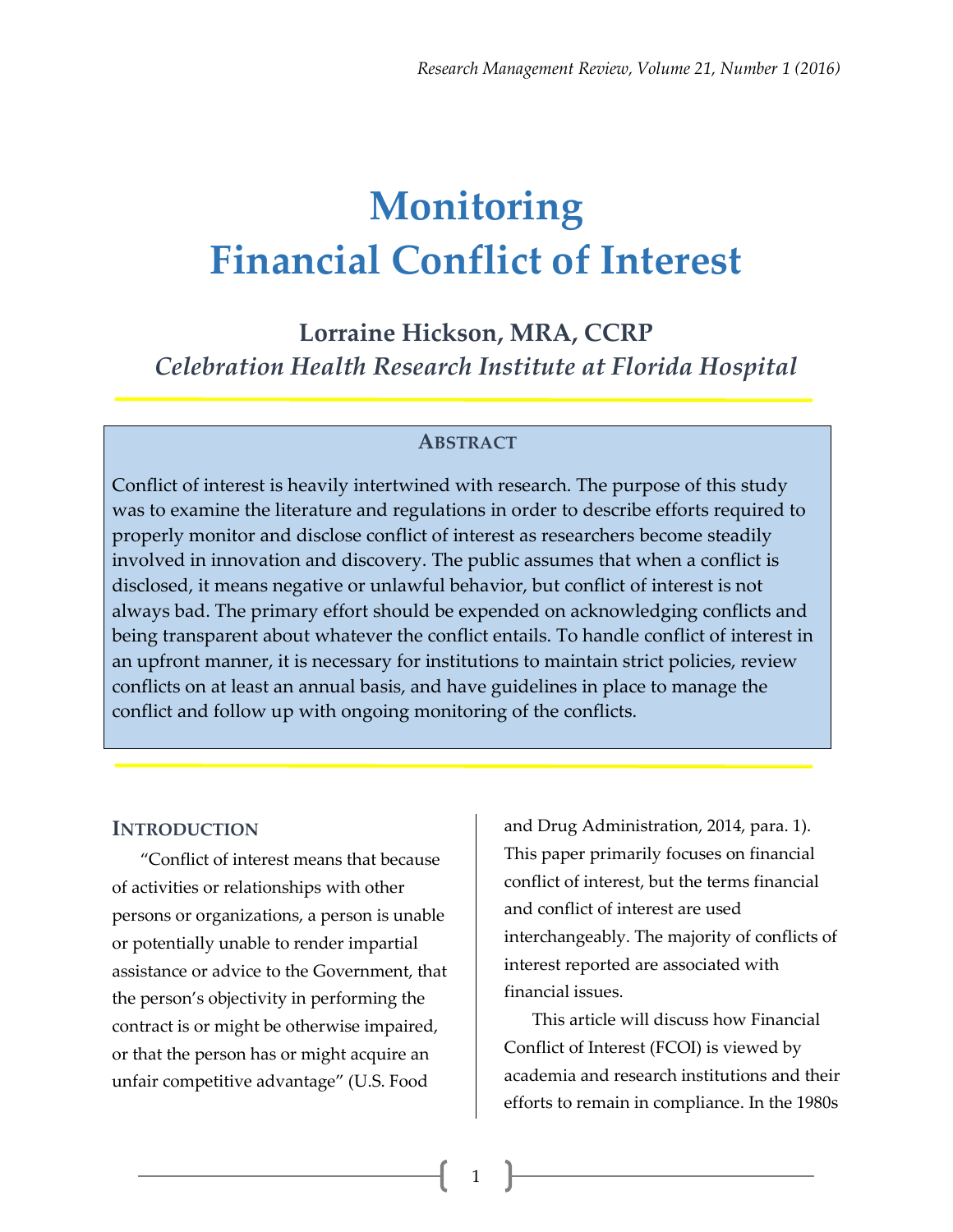several prime examples of bad decisions within the research community helped raise the public's awareness of how conflict of interest may impact research integrity. Early in the 1990s guidelines were introduced to handle conflicts of interest although the academic medical institutions were reluctant to get on board (Korn, 2000). In 1995 federal regulations required *institutions* conducting research to develop conflict of interest policy (42 CFR Part 50); whereas FDA 21 CFR Part 54 required sponsors to *ensure compliance of investigators*. On August 24, 2011, 42 CFR Part 50 was revised and published with institutional implementation required by August 24, 2012.

#### **BACKGROUND**

The updated regulation promotes objectivity in research by establishing principles that provide a reasonable expectation that the design, conduct, and reporting of research will be free from bias resulting from financial conflicts of interest (42 CRF Part 50, 2011). Two new stipulations came from this revised regulation—investigator training in COI was required and COI information had to be accessible to the public (42 CRF Part 50, 2011). With this in mind it was hoped that end results could improve research integrity, transparency, human subject protection, and the public's perception (U.S. Food and Drug Administration, 2015).

Editors of scientific journals have grave concern over conflict of interest. The World Association of Medical Editors (WAME) has called upon all journals to take this issue seriously and to manage conflict of interest to preserve the trust held by its readers (Ruff, 2015). In 2013 WAME, Committee on Publication Ethics (COPE), the Directory of Open Access Journals, and the Open Access Scholarly Publishers Association released a publication entitled *The principles of transparency and best practice in scholarly publishing* (Ruff, 2015). The general opinion is that some journals have policies in place to adhere to these principles, but it does not appear that many enforce them. Ruff provided several examples of conflict of interest that were brought to the attention of various publishers. Most of these publishers stated that they follow the COPE guidelines, yet no action was taken to update their policies with regard to conflict of interest.

It is clear that the scientific community remains unclear on how to control accountability and transparency within scientific writings. Ruff provided some call for action steps from the ethical scientific community to help eliminate corruption within research and to promote accountability and regain "public trust and scientific integrity" (Ruff, 2015, conclusion, para. 1). Examples include: having a proven ethical scientist to create a Center for Monitoring and Implementing Publication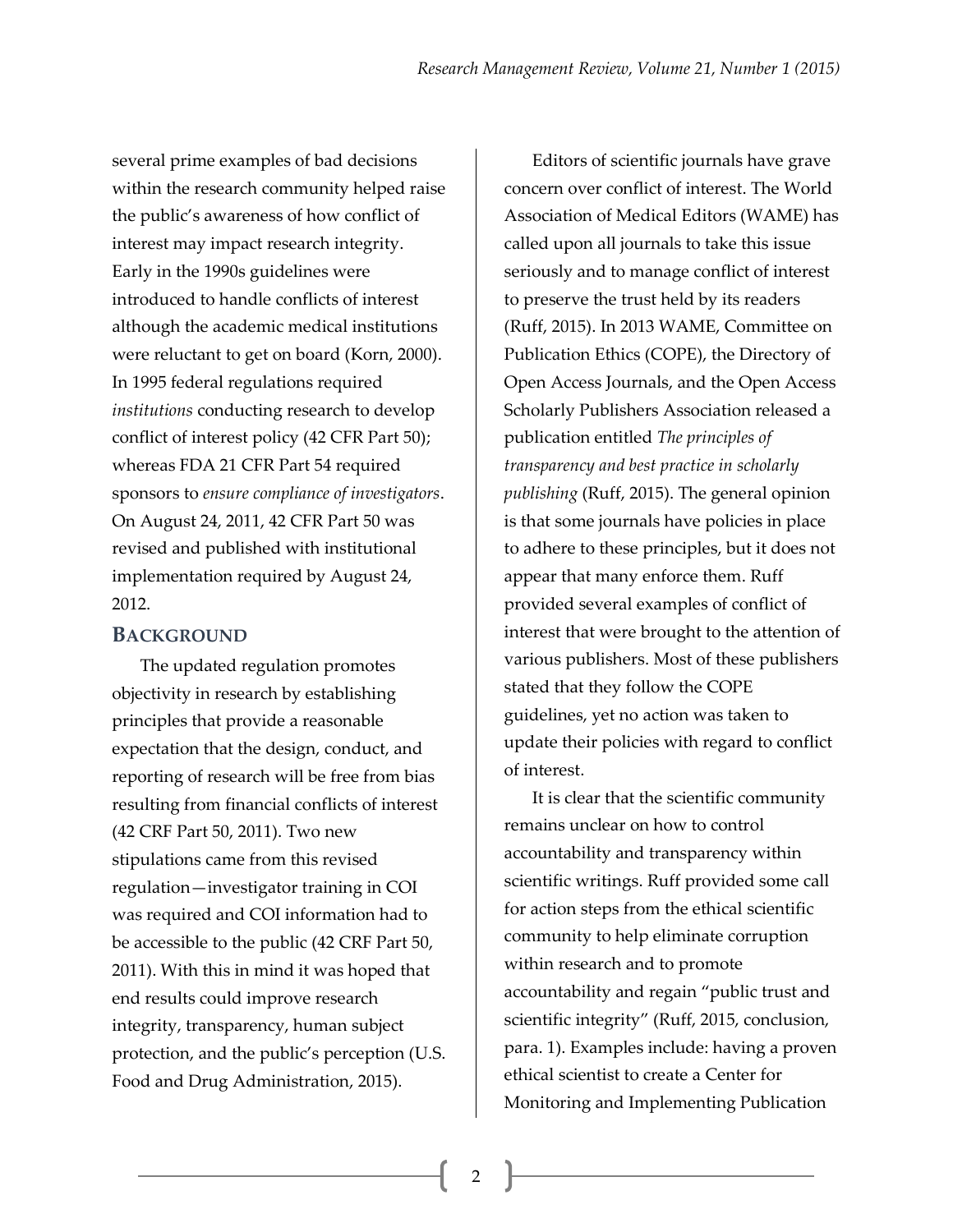Ethics to oversee reports of unethical behavior; having a Center that can enforce sanctions and report their findings; and having several oversight organizations provide a small percent of funds to the Center that could be charged to the organization's members which would also send a message that they are serious about transparency (Ruff, 2015).

There are many reasons financial conflict of interest occurs in the research world. It can be for job advancement, monetary rewards, genuine interest in taking a product to market, accepting gifts from sponsors, or publishing notoriety, among many others. Not all instances of financial conflict of interest are ill-intended, but all still need to be disclosed. Being transparent about financial conflicts of interest takes the assumptions out of the equation when the public or scientific community is making a decision about a discovery, drug, or device, or simply reading an article. The public needs to have complete trust and be able to make an informed opinion with all facts presented to them. Disclosing conflicts is mandated; however, it should not stop at that point. Once a conflict has been disclosed, it is imperative for the institution to create a management plan based on their current policies and to monitor this conflict throughout its lifespan.

#### **MONITORING**

Financial conflict of interest can be difficult to track and monitor as it is dependent on the honor system, which trusts investigators and academia to report their financial holdings honestly. Some instances of financial conflict of interest are not disclosed because the investigator did not consider it to be a financial conflict of interest or overlooked the potential conflict altogether. Financial conflict of interest is not necessarily unlawful, but can be unlawful if it is used as an unethical means to someone's financial advantage (Hutchens, 2012). In fact, it is acceptable to have a conflict as long as the COI is disclosed, managed, and subsequently monitored. Hutchens (2012) stated that regardless of how robust your training program is, it will not be successful unless you have a strong way to "identify, manage, audit and document the COI compliance workflow" (p. 48).

Technology has increased the ability to monitor but there must be ample training to correspond with this technology to aid in identifying and creating a system-wide process (Hutchens, 2012). All staff should be informed of the management plan in place and know what types of monitoring will take place once a COI has been identified. Technology also allows for easier tracking mechanisms to provide oversight when suspicion arises. When institutions transfer the financial conflict of interest from paper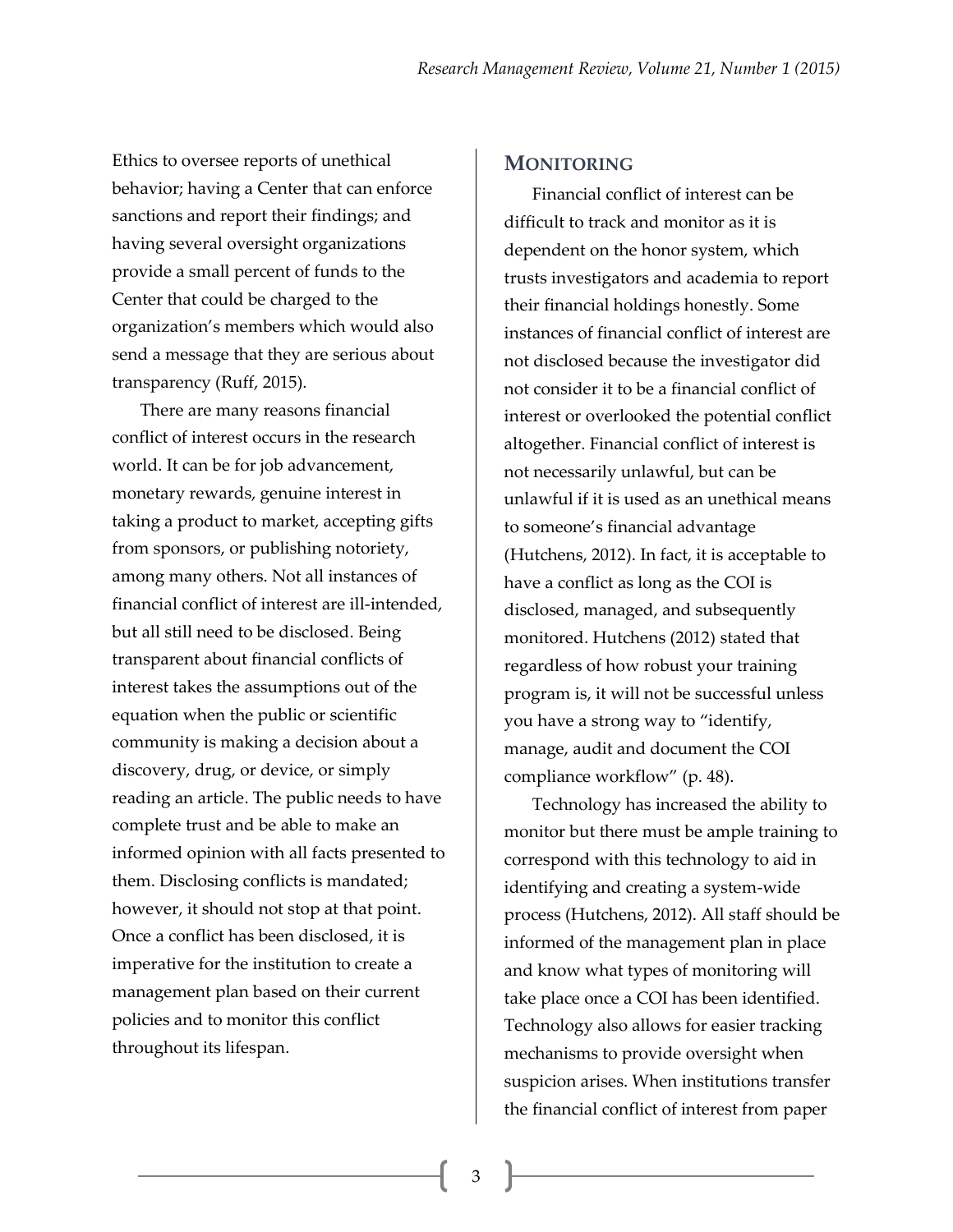to technology, there needs to be a gatekeeper which monitors the information regularly, and standard operating procedures (SOPs) in place for this monitoring process. The SOPs should also clearly delineate what actions are to be taken should non-compliance occur.

Monitoring financial conflict of interest takes planning and resources to provide consistent oversight and compliance. Institutions should have sound policies in place in accordance with regulations for all researchers and research staff so that financial conflicts of interest "do not adversely affect the protection of participants, the integrity of the research, or the credibility of the Human Research Protection Program" (Association for the Accreditation of Human Research Protection Programs [AAHRPP], 2014 para. 1). Researchers and research staff are defined by AAHRPP as "anyone responsible for the design, conduct, or reporting of research" (2014, para. 1). AAHRPP provides tips for establishing effective policies that will ensure all areas of financial conflict of interest are covered effectively and to which regulation is being referenced. The U.S. Food and Drug Administration, U.S. Department of Health and Human Services, and National Science Foundation have regulations for financial conflict of interest, but it is important to reference which set of regulations have been identified by the institution as applicable to its staff.

The following is a summary of the tips provided (AAHRPP, 2014, recommended comment section):

- 1. Cite or identify the laws or regulations related to financial conflict of interest that your organization must follow.
- 2. Define the individuals who are covered by the financial conflict of interest policy.
- 3. Define the financial interests that must be disclosed.
- 4. Provide education to staff and investigators.
- 5. Describe the process for disclosing financial interests.
- 6. Describe the time frame for reporting changes in financial interests related to approved research.
- 7. Describe the process used to evaluate and, when necessary, to manage financial conflicts of interest.
- 8. Describe the process used to monitor and enforce management plans and provide employee sanctions or other administrative actions to ensure research compliance.
- 9. Describe the role of the IRB.
- 10. Describe how reporting requirements are completed.
- 11. Maintain good record keeping.

#### **DISCLOSURES**

There are advantages and disadvantages to disclosing conflicts of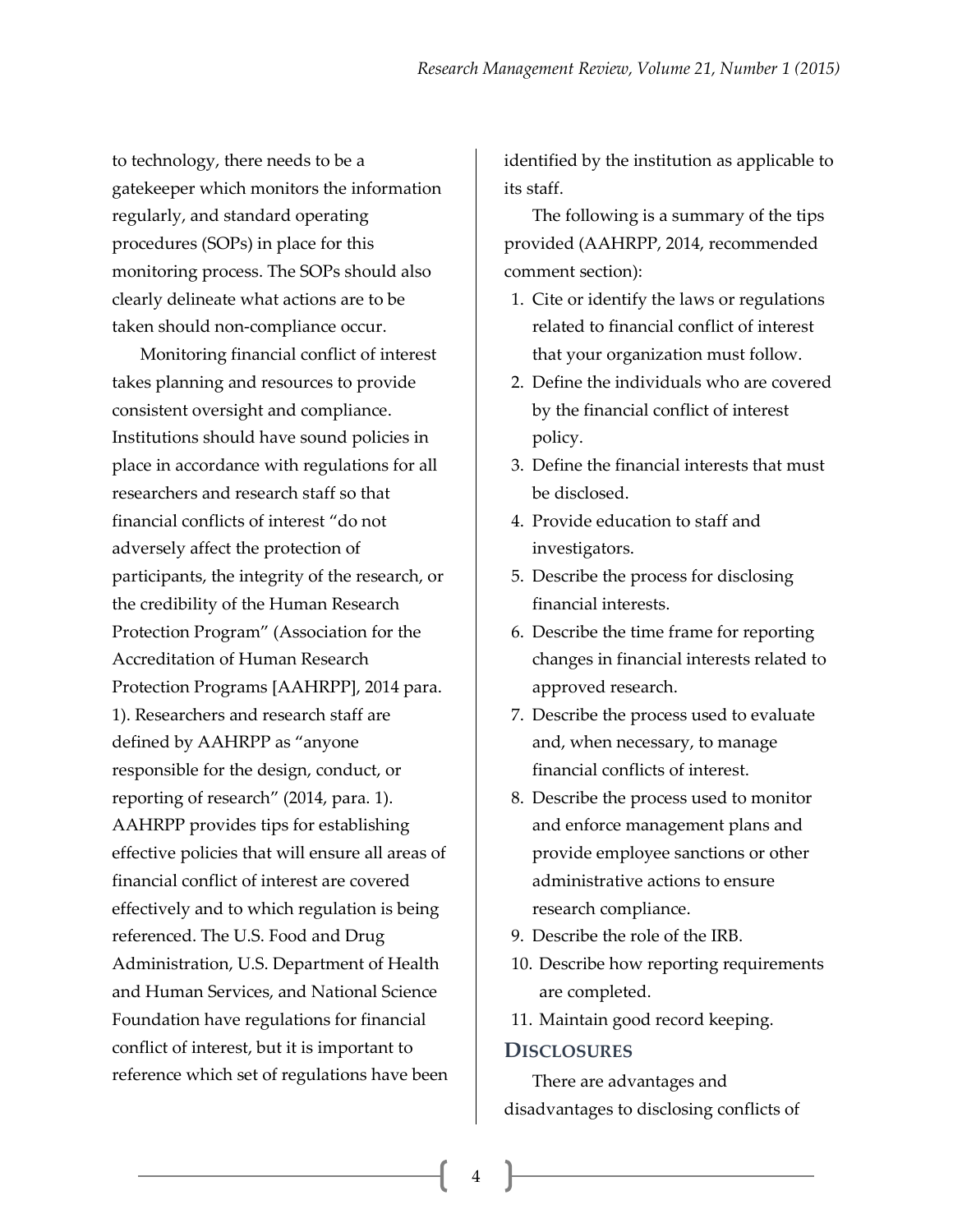interest. By disclosing conflicts, it is often assumed that the intended audience will understand that the transparency provided is enough for them to know the conflict at hand has not affected the outcome. However, it can have the opposite effect. Loewenstein, Cain, and Sah (2011) stated that "two major psychological mechanisms" can influence the recipients of the disclosure. These two psychological mechanisms are strategic exaggeration and moral licensing.

Strategic exaggeration is when the disclosure is artificially inflated for fear the normal disclosure would be taken too lightly (Loewenstein et al., 2011). Strategic exaggeration is indicated when a physician has made a conflict of interest disclosure, but is compelled to overstate the benefits of the research results, such as a new drug. How a disclosure is presented can influence the interpretation by the public. If the conflict of interest is presented with facts and comes across as an honest testimonial, it is perceived as trust in the person or institution disclosing (Loewenstein et al., 2011).

Moral licensing refers to a lack of professional behavior as a result of making a disclosure (Loewenstein et al., 2011). Moral licensing can be described as allowing yourself to act dishonest or immoral when you have previously been known as honest and moral. A researcher may perceive that disclosing a conflict

provides the rationale for or justifies biased outcomes or results.

These two psychological mechanisms can potentially cause confusion when a conflict of interest is disclosed due to exaggeration or minimization of the conflict or lack of moral behavior during the implementation of the research. The intended audience may not receive a perfectly clear picture of the extent of the reported conflict or measures taken to monitor the conflict of interest.

## **REVISIONS TO UCF'S CONFLICT OF INTEREST DISCLOSURE SYSTEM**

The University of Central Florida (UCF) took a proactive approach to conflict of interest (COI) and Conflict of Commitment (COC) prior to the final regulations by implementing an electronic system capturing all disclosures by their researchers. That system is the Academic Research and Grants Information System (ARGIS®) (Adkins, McClellan, & Miner, 2013). Once the PHS 2011 regulations were finalized, UCF realized the need to make further commitments to enhancing its conflict of interest disclosure system.

Revised steps were implemented by UCF to ensure conflicts were captured and monitored. First, UCF created a Potential Conflict of Interest & Conflict of Commitment Research Policy. This policy was revised to include whom and when someone must disclose. UCF also used a checklist provided by the National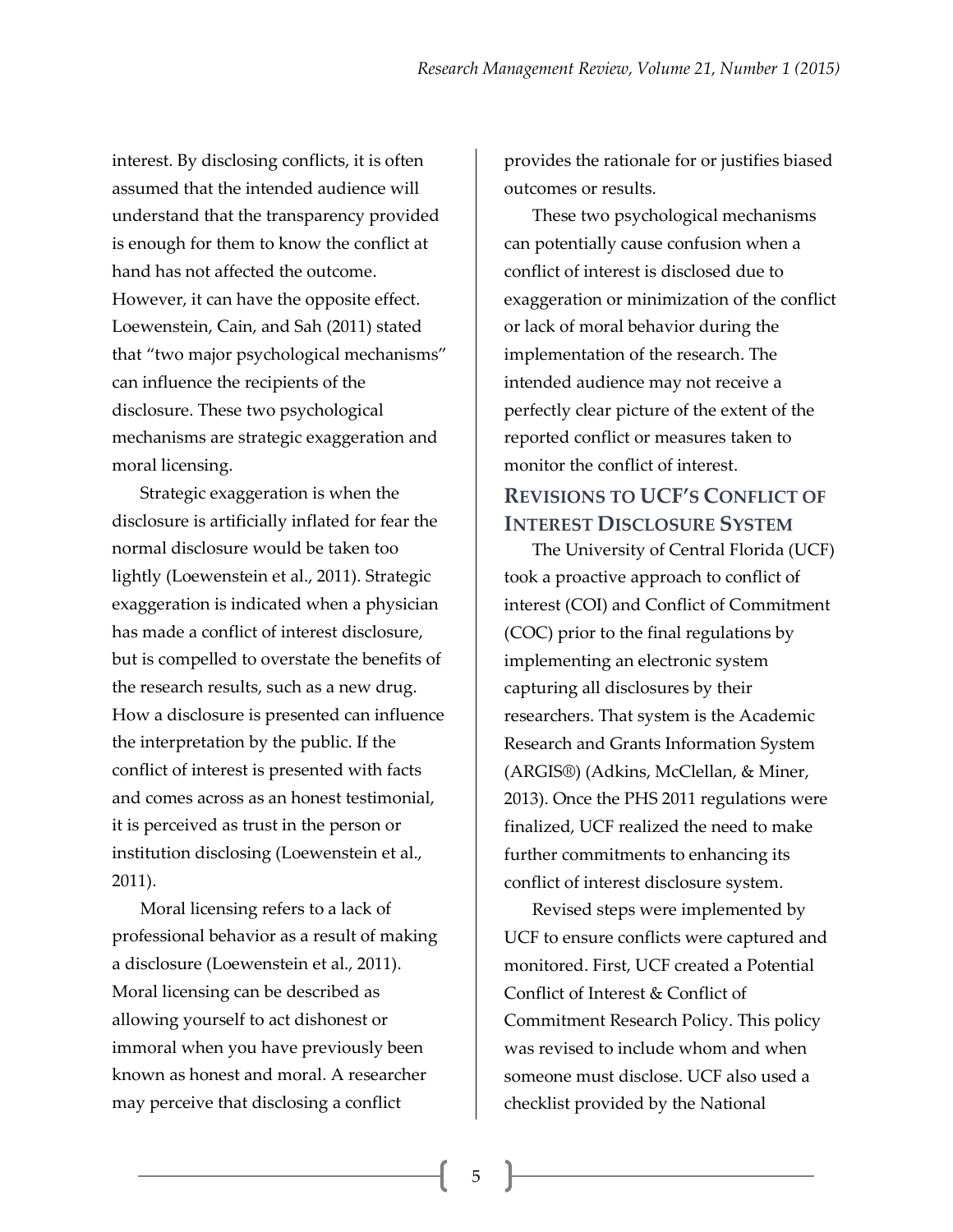Institutes of Health to ensure the revised Public Health Service regulations would be followed. In addition to the standard proposed financial earnings to be reported, UCF added another layer by expanding its policy requiring researchers to report all extramural travel costs paid on their behalf. UCF took dramatic steps to ensure all staff were aware of this policy, such as distributing an announcement from the Vice President for Research Office to all Deans and creating a new web page, among other avenues of communication (Adkins et al., 2013).

Second, UCF created a conflict of interest and conflict of commitment policy guideline. This guideline is an all-inclusive guideline to aid investigators in identifying what is to be reported. Per this policy, COI is to be reported prior to any awards, or within 30 days of newly discovered COI. This guideline includes sub-recipients to either produce certification that a COI is in place or adhere to UCF's policies. Should an investigator be found non-compliant, all activities will be considered suspended until a proper COI is in place. If necessary, disciplinary actions can be taken (Adkins et al., 2013).

Third, UCF implemented financial conflict of interest training. This training is required prior to conducting any research and must be repeated every four years. UCF has mandated that all researchers, including students, utilize the CITI training prior to

any funded research. The two modules required through CITI are *Financial Conflict of Interest: Overview, Investigator Responsibilities* and *COI Rules and Institutional Responsibilities as They Affect Investigators*. A UCF workshop that addresses COI, integrity, and ethical decisions was also created for graduate students and required for doctoral candidates involved with funded research (Adkins et al., 2013).

Fourth, UCF established a conflict of interest committee. This committee and a Compliance Officer review significant financial interest as reported to determine whether a monitoring plan is needed (Adkins et al., 2013).

Fifth and finally, UCF created a modified electronic proposal submission form that includes potential conflict disclosure questions (Adkins et al., 2013). When using these electronic forms, the investigator will trigger a task to name the project team. The project team will in turn receive notice to complete a FCOI form in ARGIS®. UCF felt that being prepared and disclosing all conflicts was better than taking the risk of losing reputation or federal grant funding (Adkins et al., 2013).

UCF remains proactive in the collection of disclosures from all staff and students affiliated with research projects. The website provides all regulations and forms required along with ample guidance of what is needed. When a conflict is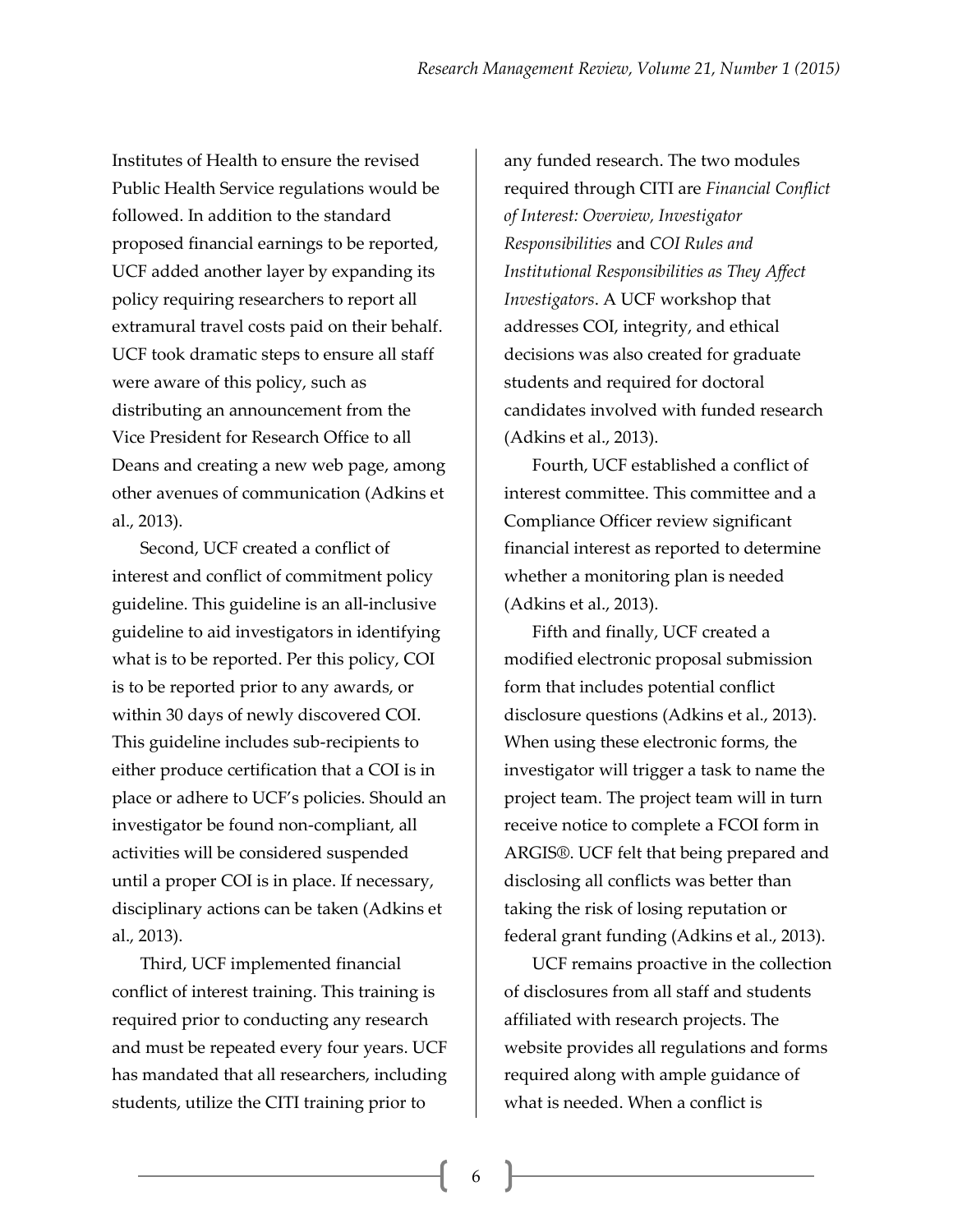disclosed, a monitoring plan is put into place and approved by authorized reviewers and the Chair of the UCF Board of Trustees (University of Central Florida, 2015).

The UCF IRB does not allow research to continue if a significant financial conflict exists unless the conflict of interest committee "(a) determines that an individual's participation is essential for the conduct of the research and (b) establishes an effective mechanism for managing the conflict and protecting the integrity of the research" (University of Central Florida, 2016).

### **CONCLUSION**

Conflict of interest is a serious matter that needs to be handled proactively. Each university and institution needs to have sound policies with adequate training on a continual basis. These policies should be reviewed and updated regularly. When a conflict of interest happens, this should influence the leaders to enhance the policies so the same occurrence does not repeat itself. The only way to discern whether

disclosing practices have improved and the effects on the products will be based on "what information is delivered, how it is delivered, and how it is utilized by receivers" (Loewenstein et al., 2011, p. 427). Ruff (2015) pointed out many suggested actions that would help with monitoring publications for conflict of interest. At this stage some journals require authors to disclose their conflicts, but there doesn't seem to be follow up or noted attention from the publishers. Loewenstein et al. believed that the scientific community needs to formulate a better mechanism to immediately ensure transparency and to eliminate undisclosed conflicts. By establishing clear institutional policies and processes for COI monitoring in addition to taking more proactive actions to identify COI by editors of science journals; the scientific community can maintain integrity and public trust with their published findings.

## **LITERATURE CITED**

Association for the Accreditation of Human Research Protection Programs [AAHRPP]. (2014) *Tip sheet 10: Financial conflict of interest for researchers and research staff. Enhancing protection for research participants.* Retrieved from: http://www.aahrpp.org/apply/resources/tip-sheets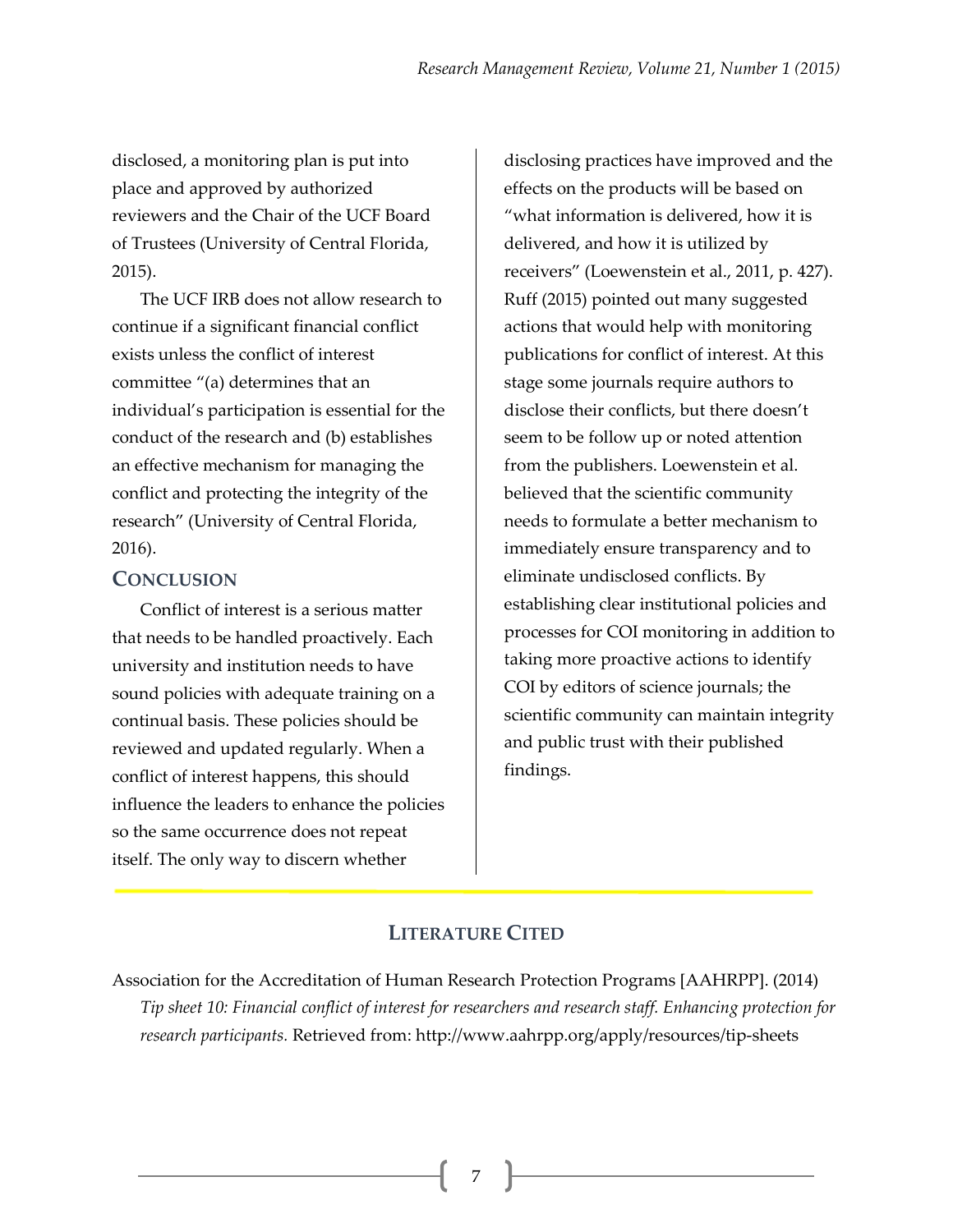- Adkins, A., McClellan, T., & Miner, J. (2013). The final rule: Implementing new policies for financial conflict of interest at the University of Central Florida. *Research Management Review, 19*(2), 40–53.
- Hutchens, A. E. (2012). Herding cats: Managing conflicts of interest in federal contracting. *Contract Management* (November).
- Korn, D. (2000). Conflicts of interest in biomedical research. *Journal of the American Medical Association, 284*(17), 2234–2237.
- Loewenstein, G., Cain, D. M., & Sah, S. (2011). The limits of transparency: Pitfalls and potential of disclosing conflicts of interest. *American Economic Review: Papers and Proceedings, 101*(3), 423–428.
- Ruff, K. (2015). Scientific journals and conflict of interest disclosure: What progress has been made? *BioMed Central, Ruff Environmental Health, 14*, 45.
- U.S. Food and Drug Administration. (2011). 21 CFR Part 54. Retrieved from: http://www.accessdata.fda.gov/scripts/cdrh/cfdocs/cfcfr/CFRSearch.cfm?CFRPart=54
- U.S. Food and Drug Administration. (2011). 42 CFR 50. Retrieved from: http://grants.nih.gov/grants/compliance/42\_cfr\_50\_subpart\_f.htm
- U. S. Food and Drug Administration. (2015). Conflict of interest. Retrieved from: http://www.fda.gov/oc/advisory/conflictofinterest/policies.html.
- U. S. Food and Drug Administration. (2014). Conflict of interest. Retrieved from: http://www.fda.gov/AboutFDA/WorkingatFDA/FellowshipInternshipGraduateFacultyProg rams/MedicalDeviceFellowshipProgramCDRH/ucm108129.htm
- University of Central Florida. (2015). UCF Office of Research and Commercialization: Conflict of interest. Retrieved from: http://www.coi.ucf.edu/role.html.
- University of Central Florida. (2016). UCF Institutional Review Board: HRP-085 Financial conflicts of interests related to human research policy. Retrieved from: http://www.research.ucf.edu/document/PDF/HRP-085%20-

%20SOP%20Financial%20Conflicts%20of%20Interests%20of%20Investigators%20and%20Re search%20Staff.pdf

## **ABOUT THE AUTHOR**

**Lorraine Hickson**, MRA, CCRP, is a graduate of the University of Central Florida Master's of Research Administration program. She currently holds the position of Research Operations Manager at Celebration Health Research Institute (CHRI), Florida Hospital. Lorraine's